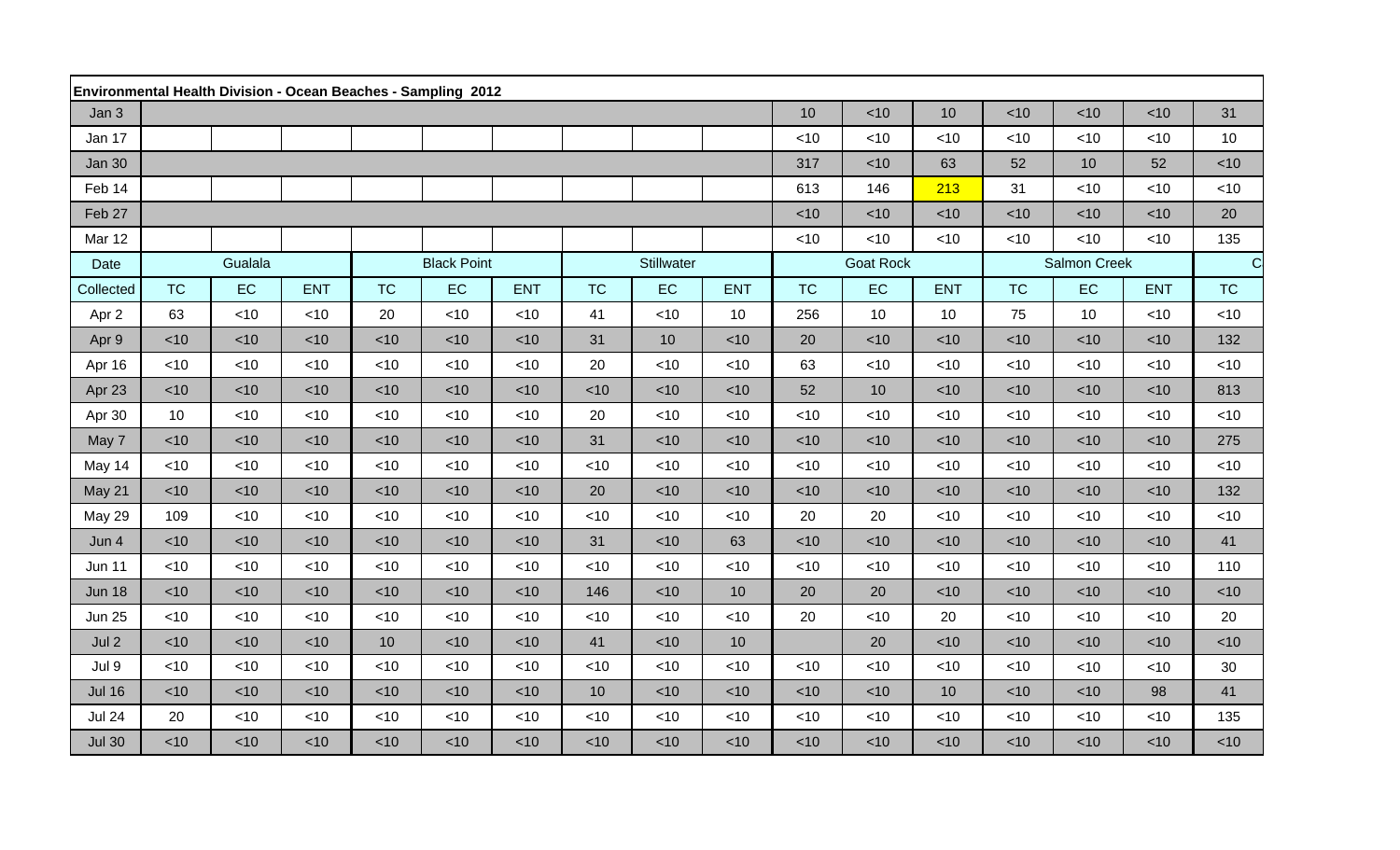| Environmental Health Division - Ocean Beaches - Sampling 2012 |        |        |                 |        |        |                |        |                 |        |                 |                 |                 |        |        |        |        |
|---------------------------------------------------------------|--------|--------|-----------------|--------|--------|----------------|--------|-----------------|--------|-----------------|-----------------|-----------------|--------|--------|--------|--------|
| Aug 6                                                         | 20     | $<$ 10 | < 10            | $<$ 10 | $<$ 10 | $<$ 10         | $<$ 10 | $<$ 10          | < 10   | $<$ 10          | $<$ 10          | $<$ 10          | $<$ 10 | $<$ 10 | $<$ 10 | 122    |
| Aug 8                                                         |        |        |                 |        |        |                |        |                 |        |                 |                 |                 |        |        |        |        |
| Aug 13                                                        | $<$ 10 | $<$ 10 | < 10            | $<$ 10 | $<$ 10 | $<$ 10         | 41     | 10              | $<$ 10 | $<$ 10          | 10 <sup>°</sup> | $<$ 10          | $<$ 10 | $<$ 10 | $<$ 10 | $<$ 10 |
| Aug 20                                                        | $<$ 10 | $<$ 10 | $<$ 10          | $<$ 10 | $<$ 10 | $<$ 10         | $<$ 10 | $<$ 10          | $<$ 10 | $<$ 10          | $<$ 10          | $<$ 10          | $<$ 10 | $<$ 10 | $<$ 10 | 12,997 |
| Aug 22                                                        |        |        |                 |        |        |                |        |                 |        |                 |                 |                 |        |        |        | $<$ 10 |
| Aug 27                                                        | $<$ 10 | $<$ 10 | $<$ 10          | $<$ 10 | $<$ 10 | $<$ 10         | < 10   | $<$ 10          | $<$ 10 | 20              | 10 <sup>°</sup> | $<$ 10          | $<$ 10 | $<$ 10 | $<$ 10 | $<$ 10 |
| Sep 4                                                         | $<$ 10 | $<$ 10 |                 | 10     | 10     |                | $<$ 10 | $<$ 10          |        | $<$ 10          | $<$ 10          |                 | $<$ 10 | $<$ 10 |        | 231    |
| Sep 10                                                        | $<$ 10 | $<$ 10 | < 10            | $<$ 10 | < 10   | $<$ 10         | < 10   | $<$ 10          | $<$ 10 | $<$ 10          | $<$ 10          | $<$ 10          | $<$ 10 | $<$ 10 | 31     | 20     |
| Sep 17                                                        | $<$ 10 | $<$ 10 | < 10            | 31     | 10     | $<$ 10         | 10     | $<$ 10          | $<$ 10 | 108             | 98              | $<$ 10          | $<$ 10 | $<$ 10 | $<$ 10 | 75     |
| Sep 24                                                        | $<$ 10 | $<$ 10 | 10 <sup>1</sup> | $<$ 10 | $<$ 10 | $<$ 10         | 134    | 63              | 86     | 52              | 30              | 52              | 20     | 20     | $<$ 10 | 135    |
| Oct 1                                                         | $<$ 10 | $<$ 10 | 10 <sup>°</sup> | $<$ 10 | $<$ 10 | <10            | 41     | $<$ 10          | $<$ 10 | $<$ 10          | $<$ 10          | $<$ 10          | $<$ 10 | $<$ 10 | $<$ 10 | 97     |
| Oct 8                                                         | $<$ 10 | $<$ 10 | < 10            | 10     | 10     | $<$ 10         | 10     | $<$ 10          | $<$ 10 | $<$ 10          | $<$ 10          | 10 <sup>°</sup> | $<$ 10 | $<$ 10 | $<$ 10 | 399    |
| Oct 15                                                        | $<$ 10 | $<$ 10 | $<$ 10          | 243    | 10     | $\overline{2}$ | 206    | $<$ 10          | 2,143  | 63              | 41              | $<$ 10          | $<$ 10 | $<$ 10 | $<$ 10 | 175    |
| Oct 17                                                        |        |        |                 |        |        |                | 121    | 10              | 309    |                 |                 |                 |        |        |        |        |
| Oct 22                                                        | $<$ 10 | $<$ 10 | $<$ 10          | 10     | $<$ 10 | $<$ 10         | 238    | 10 <sup>1</sup> | 108    | 10 <sup>°</sup> | $<$ 10          | $<$ 10          | $<$ 10 | $<$ 10 | $<$ 10 | 86     |
| Oct 24                                                        |        |        |                 |        |        |                | 10     | $<$ 10          | $<$ 10 |                 |                 |                 |        |        |        |        |
| Oct 29                                                        | $<$ 10 | $<$ 10 | $<$ 10          | 10     | $<$ 10 | $<$ 10         | 74     | $<$ 10          | 20     | $<$ 10          | $<$ 10          | $<$ 10          | 10     | $<$ 10 | ~10    | 52     |
| <b>Dec 10</b>                                                 |        |        |                 |        |        |                | 171    | $<$ 10          | $<$ 10 |                 |                 |                 |        |        |        | 177    |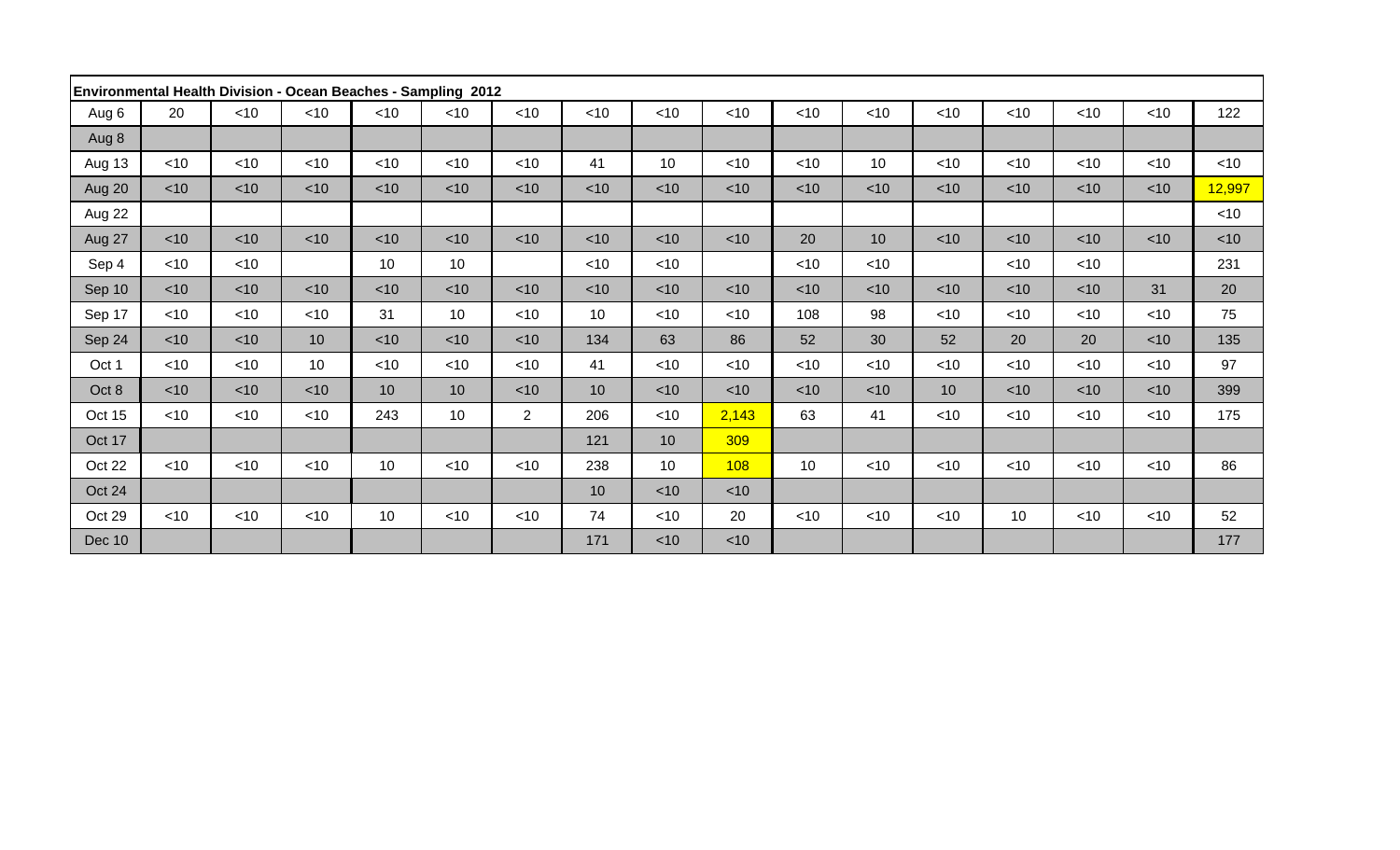| 20           | < 10       |           |                   |            |
|--------------|------------|-----------|-------------------|------------|
| $<$ 10       | $<$ 10     |           |                   |            |
| < 10         | < 10       |           |                   |            |
| $<$ 10       | $<$ 10     |           |                   |            |
| < 10         | < 10       |           |                   |            |
| 122          | 31         |           |                   |            |
| ampbell Cove |            |           | <b>Doran Park</b> |            |
| EC           | <b>ENT</b> | <b>TC</b> | EC                | <b>ENT</b> |
| <10          | < 10       | < 10      | < 10              | < 10       |
| 63           | 98         | < 10      | < 10              | < 10       |
| <10          | < 10       | 20        | < 10              | < 10       |
| 241          | 20         | <10       | <10               | 10         |
| <10          | 10         | < 10      | < 10              | < 10       |
| 161          | 85         | < 10      | < 10              | < 10       |
| <10          | <10        | $<$ 10    | < 10              | < 10       |
| 132          | 41         | < 10      | < 10              | < 10       |
| <10          | $<$ 10     | < 10      | <10               | < 10       |
| 10           | < 10       | < 10      | < 10              | < 10       |
| 98           | < 10       | < 10      | < 10              | < 10       |
| < 10         | < 10       | < 10      | < 10              | < 10       |
| 20           | < 10       | < 10      | < 10              | $<$ 10     |
| < 10         | < 10       | 10        | 10                | < 10       |
| < 10         | < 10       | < 10      | < 10              | < 10       |
| < 10         | < 10       | 10        | < 10              | < 10       |
| 122          | 52         | < 10      | < 10              | 10         |
| < 10         | < 10       | 20        | 20                | < 10       |